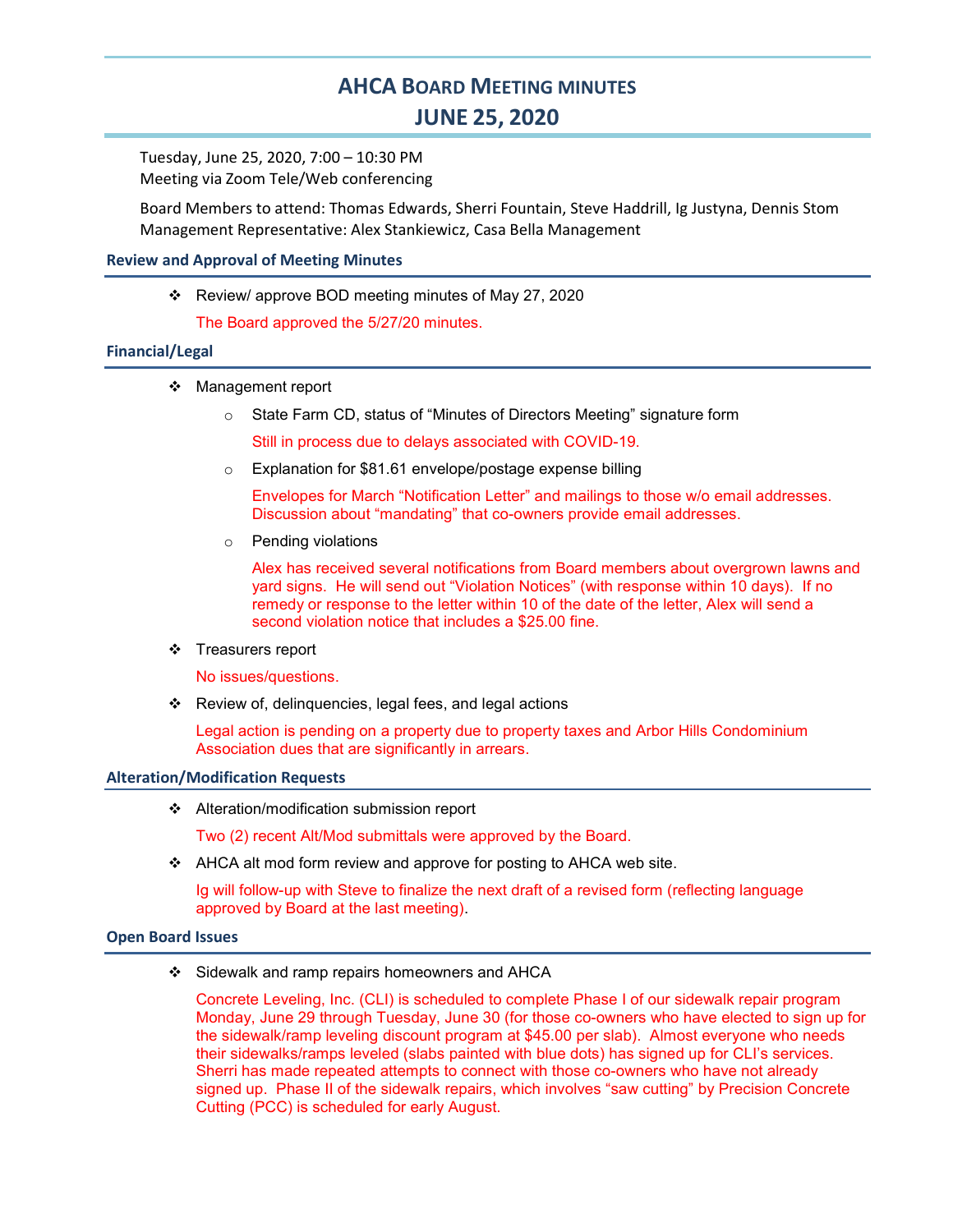PCC recently notified Sherri that they needed our assistance in signing up co-owners for the discount program. (This followed complaints by co-owners who had called PCC to sign up for services and who had not been called back.) PCC also stated that they require advance payment before they will perform services on behalf of our association (AHCA) and individual co-owners. This was a surprise! The bottom line is that PCC does not customarily take on small projects like ours and does not typically do work for associations. Sherri agreed to collect names of coowners who want to participate in the PCC discount program and to collect checks from AHCA and those co-owners who choose to sign up for PCC's discount program (\$59.00 per sidewalk/ramp/curb "edge). This would make it worthwhile for PCC to take on our work. These checks will be hand-delivered to PCC's project manager the day service is provided. We will not know until the last minute when PCC will be performing saw cutting in our neighborhood because they will be fitting us in with a larger project they'll be completing for the City of Ann Arbor in early August. Phase III, slab replacement by Doan Construction, is scheduled to follow PCC's work sometime in mid to late August. Phase IV, sealing/caulking by CLI, will be completed sometime in August as well. Again, because our projects are small, replacement and sealing/caulking services will be provided by Doan and CLI when it's convenient for them to fit us into their schedules. Note: Numerous co-owners have been in touch with CLI and Doan to request additional, special services for driveway and front/service walkway leveling and/or replacement.

Street crack sealing inspection and rework status

Ig is going to meet with Rocky at A & R to review the recently completed crack filling. The area at the back of Ashburnam will be included in this review.

SME and Nowak and Fraus proposals and estimates have been obtained.

Ig and Sherri met with a Pavement Engineer from Soils and Structures on 6/24/20. We are awaiting a proposal from this third engineering firm.

❖ Storm drain basin inspection report

Sixty-six (66) storms drains (out of a total of 67) were evaluated by Steve and Ig. Thirty-eight need to be vacuumed because they contain excessive levels of built up sediment. This item should be addressed in the 2021 Operating Budget and work should be completed in 2021.

Curb inspection report

Some curbs will need attention in the future. Current damage assessment revealed that the curbs are in acceptable condition at this time, but, as needed, some may need attention within the next 1 – 3 years. Curbs will need to be evaluated each year to determine which ones need repair.

Mail boxes and stands inspection report and renumbering (diylettering quote)

Most need painting, some have loose posts and some need new numbers. Some carpentry repairs will also need to be completed. A few have damaged flags. We need to define what needs to be done and obtain some quotes from carpenters/painters. The Board will follow up with divlettering to find out what it would cost to order number samples.

Center islands and entry flower beds mulching. Set schedule.

Continuum completed spring clean-up about a month ago.

Dennis will take the lead in organizing mulching in the front flower/planting beds and the center islands. Target date for completion is by 7/31/20.

Budd's snow plowing turf damage repair status

Concerns about quality of repair work – uneven ground, inadequate seeding, still needs to move rocks back in place at Ashburnam Road and back access road. Budd's has made at least 2 trips to Arbor Hills to complete work. Budd's is supposed to come back week of 6/29/20 to complete work and bring front-end loader to move rocks.

 Co-owner home on Dunwoodie – concerns about yard maintenance, going forward, how to address.

Board to monitor the situation.

Lawn fertilizer on Green Road and AHCA entrance sidewalks

Alex will follow up with Continuum to ensure loose fertilizer is blown off of sidewalk after application.